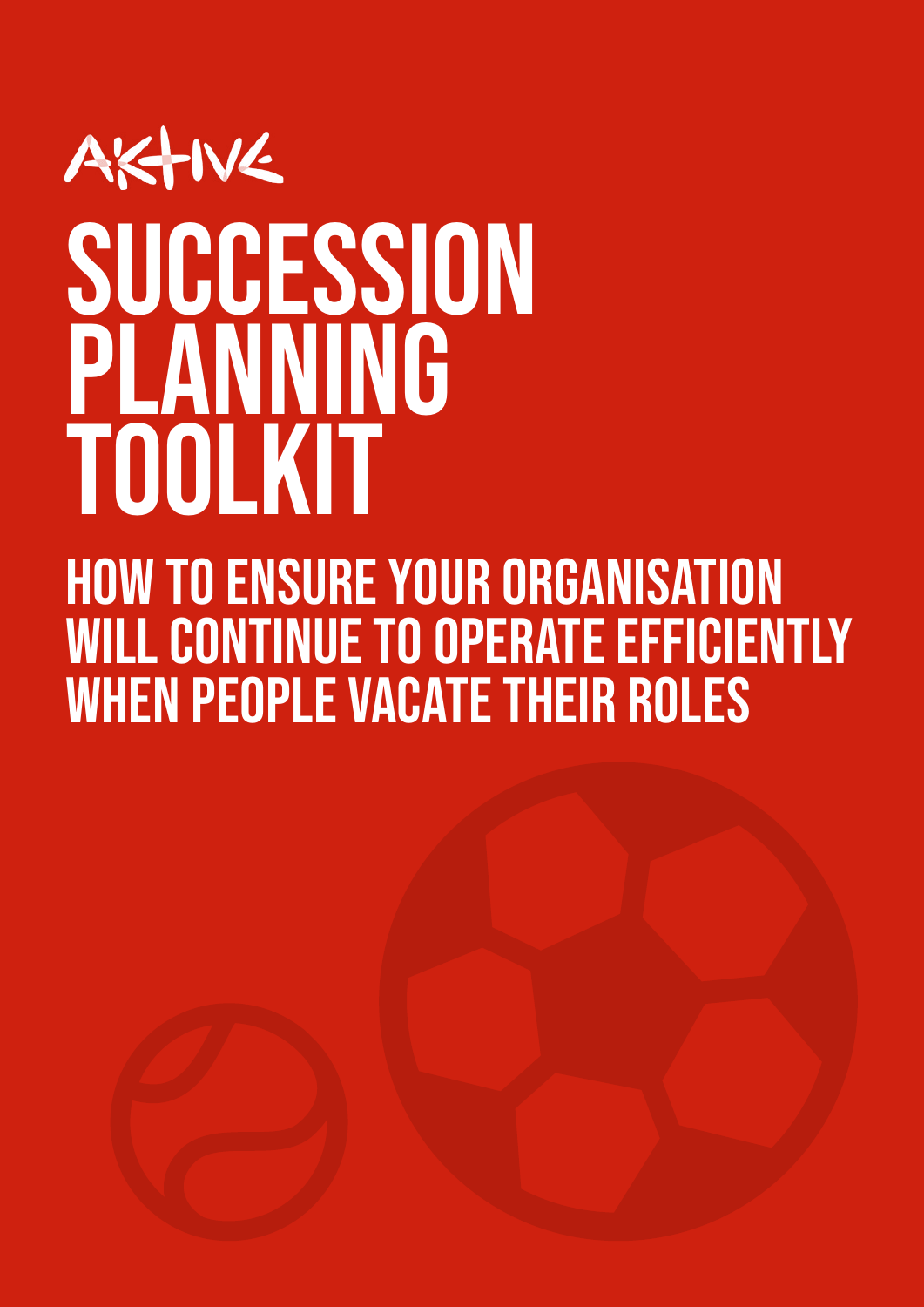# <span id="page-1-0"></span>OVERVIEW

One of the concerns people have before they even agree to volunteer, is that they won't be able to leave the role due to a lack of willing and able volunteers available to take over. If your organisation has a succession plan, this will be avoided as you'll be prepared, and have excellent people and processes in place to support the transition of people between roles.

He aha te mea nui o te ao

*What is the most important thing in the world?*

#### He tangata, he tangata, he tangata

*It is the people, it is the people, it is the people*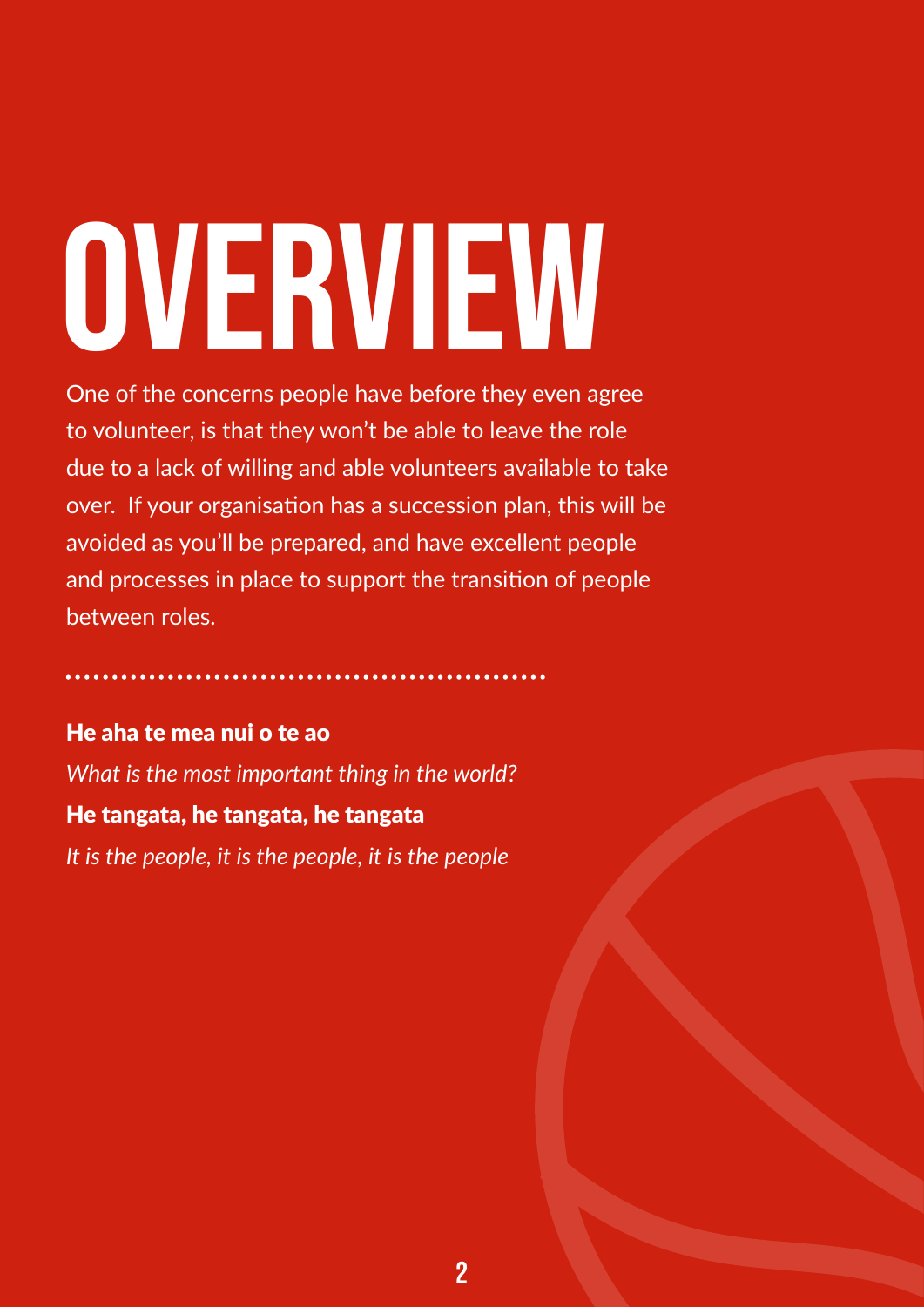#### CONTENTS ......... . . . . .

| Overview                                                                        | 2  |
|---------------------------------------------------------------------------------|----|
| The Purpose                                                                     | 4  |
| Succession Planning - What And Why                                              | 5  |
| Why Is It Crucial To Think About Succession<br>Planning In A Volunteer Context? | 6  |
| <b>How To Create A Succession Plan</b>                                          | 7  |
| <b>Barriers To Creating Succession Plans</b><br>- And How To Address Them       | 9  |
| <b>Handover Procedures</b>                                                      | 11 |
| <b>Reviewing Your Succession Plan</b>                                           | 14 |
| <b>Volunteer Exit Checklist   Template</b>                                      | 15 |
| Volunteer Exit Interview   Template                                             | 16 |
| Volunteer Handover Report   Template                                            | 18 |
| Looking For Further Information?                                                | 19 |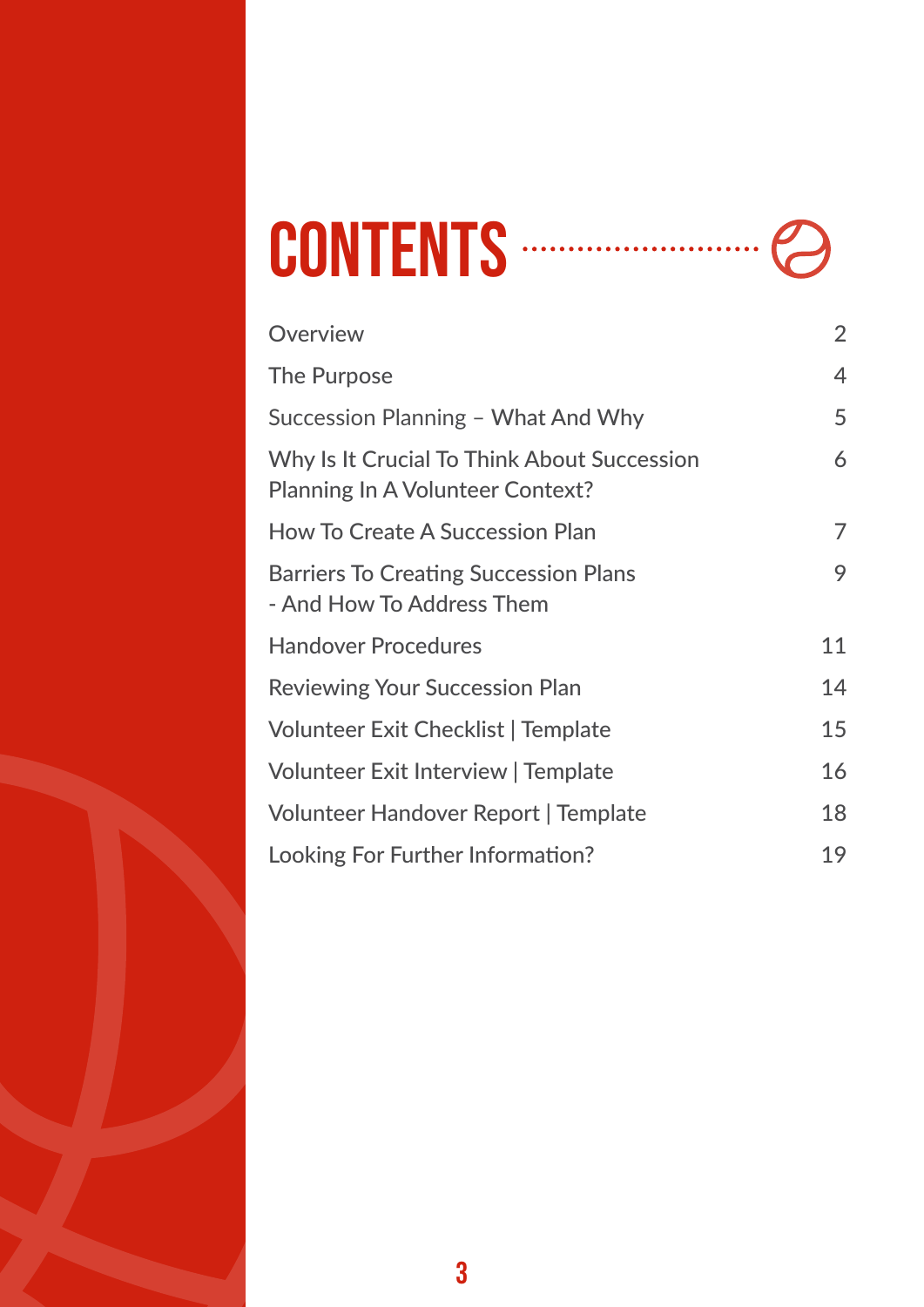## <span id="page-3-0"></span>THE PURPOSE

Auckland is a complex multi-cultural environment with many challenges and unparalleled opportunities to increase and sustain participation in sport and recreation. This has led to the establishment of *The Auckland Approach to Community Sport*, a strategic response aiming to create a world-class community sport system in Tāmaki Makaurau, community by community. This toolkit has been developed (and will be updated) by Aktive, with input from delivery partners CLM Community Sport, Harbour Sport, Sport Auckland and Sport Waitākere, based on insights and good practice examples from across Auckland.

The purpose of this succession planning toolkit is to provide information, insights and ideas that will assist organisations to create a robust succession plan which will prepare them for dealing effectively with turnover of volunteers. It can be tailored and implemented as each club/code sees relevant.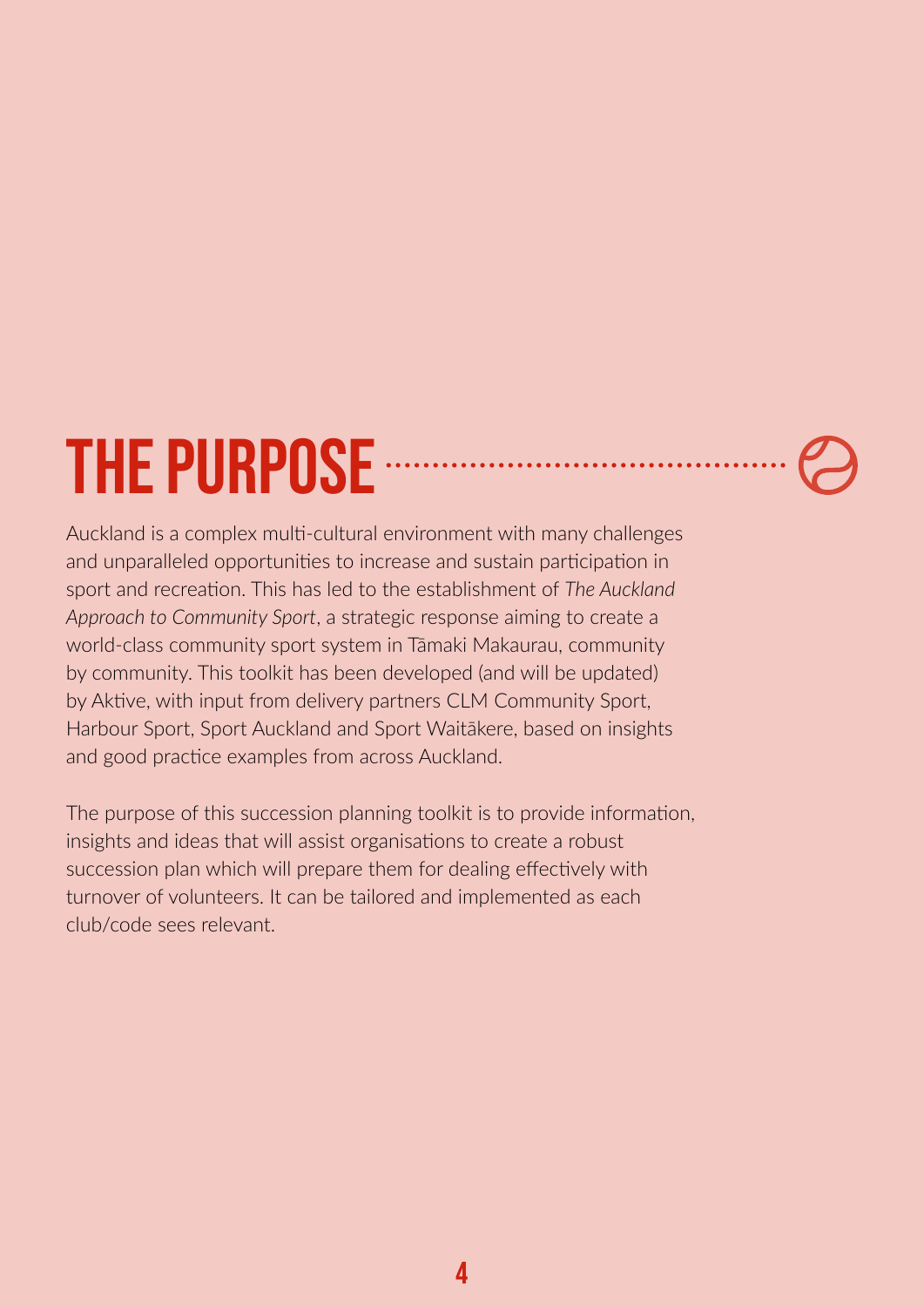# <span id="page-4-0"></span>SUCCESSION PLANNING

### WHAT?

**A process which involves identifying and developing individuals with the potential to fill key leadership positions when existing post holders vacate the role.**

#### WHY?

**To ensure that an organisation will continue to operate efficiently without the presence of people who were previously holding key positions.**

### **OBJECTIVES**

**Identify individuals who are willing and able**

**Provide development experiences to those individuals**

**•**

**Support the ongoing development of the next generation of leaders**

**•**

**•**

**Ensure business critical processes are documented and clear**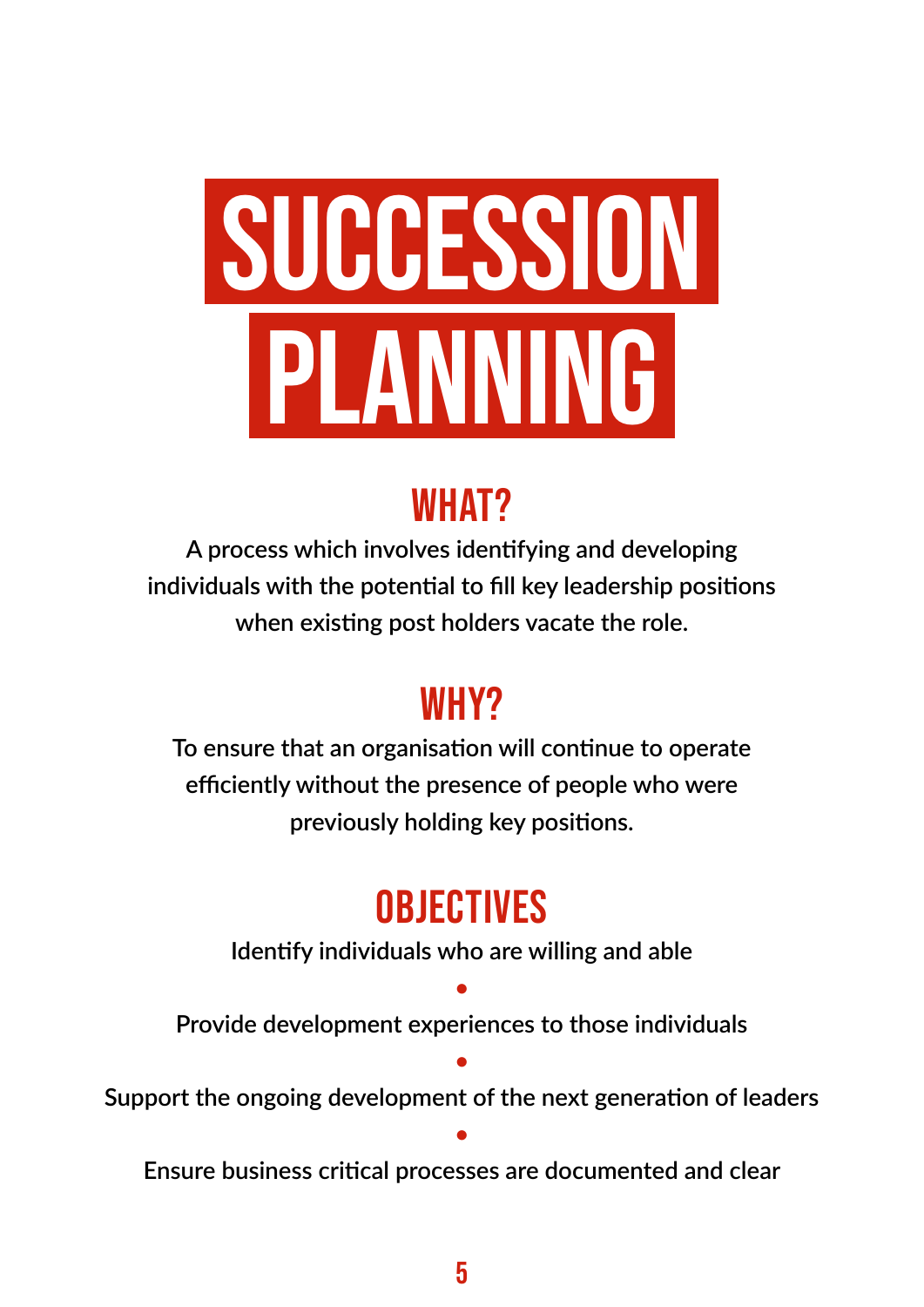<span id="page-5-0"></span>Succession Planning – What and Why cont.

# Why is it crucial to think about succession planning in a volunteer context?

- It allows you to be flexible and accommodating. You'll be prepared for people vacating their role. You'll feel ready if a volunteer decides to leave a role earlier than expected.
- Often people don't volunteer because they are worried that they will be 'trapped' due to a lack of individuals who are willing and able to take over the responsibility. A plan demonstrates that there is a clear pathway back out of volunteering commitments and that there is no expectation for the volunteer to hold their role long term.
- By developing successors, the availability of experienced volunteers is increased.
- Knowledge which exists within a club/code is preserved and passed on.
- It encourages pro-active consideration of future volunteer requirements and training needs which will ultimately assist understanding and preparing for ongoing human resource requirements.
- Volunteers feel more confident, prepared and supported if they have received training and/or mentoring to fill roles.
- Volunteers will recognise the time, attention and skill development being invested in them, which makes volunteering at your organisation more appealing.
- Results in smooth transition from one volunteer to the next.
- Encourages the sharing of workload among volunteers which can help to avoid burn out.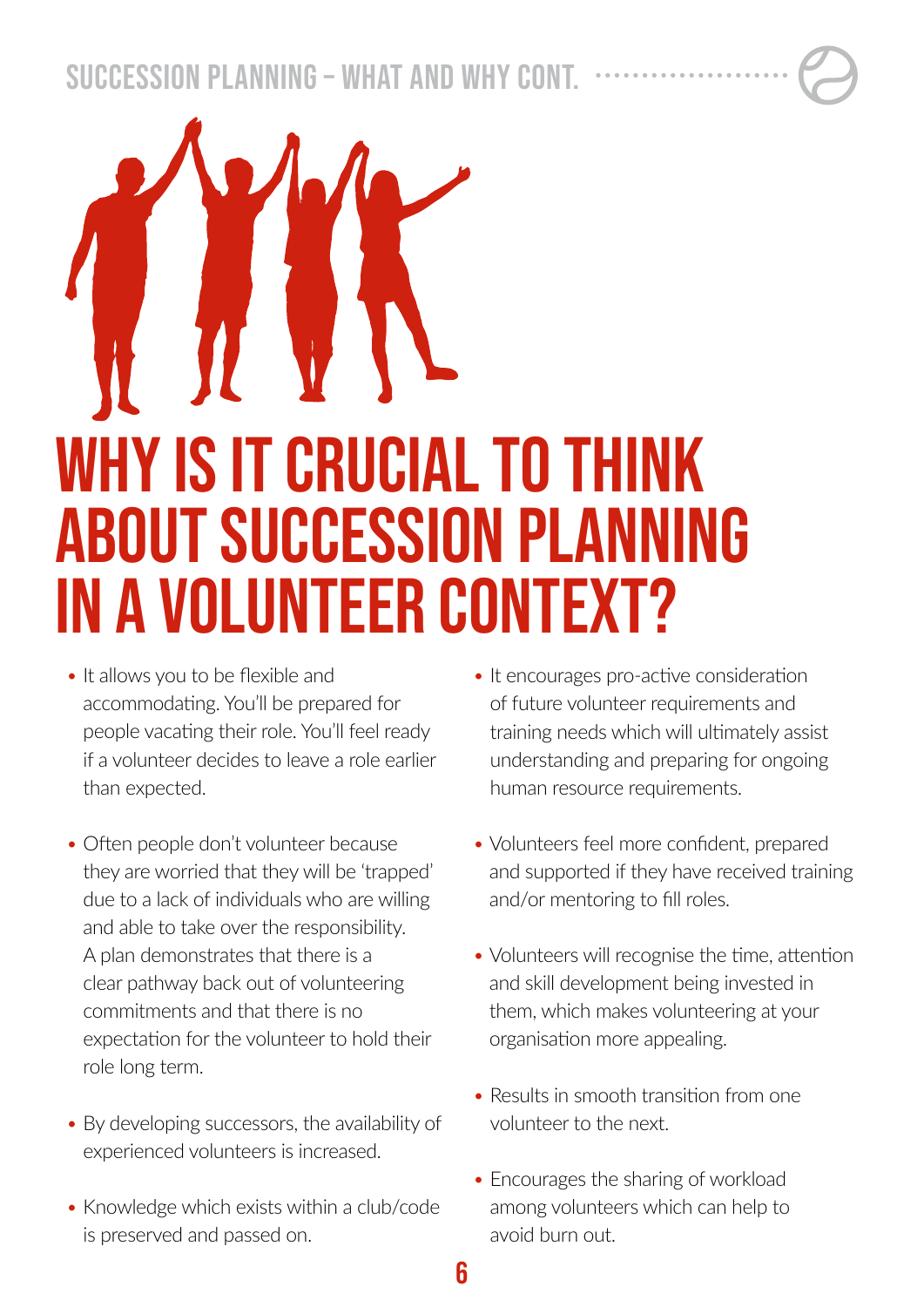## <span id="page-6-0"></span>**HOW TO CREATE** a succession plan

Follow the process below to help populate your succession plan. Use your volunteer management planning tool to help with this.

| <b>Identify key</b><br>positions                                   | • List current roles<br>• Separate business critical and 'nice to haves'<br>• Consider whether any new positions would add value<br>• Use this guidance to help >>                                                                                                                                                                                                                                        |
|--------------------------------------------------------------------|-----------------------------------------------------------------------------------------------------------------------------------------------------------------------------------------------------------------------------------------------------------------------------------------------------------------------------------------------------------------------------------------------------------|
| Complete/review<br>role descriptions                               | • Ask existing role holders to provide detail of what exactly they do to make<br>sure the description accurately reflects the role. Include any significant dates<br>relevant to the role.<br>• Ensure you clarify the term of the role as this is vital for succession planning.<br>• Use this guidance to help you compile robust role descriptions >>                                                  |
| Identify gaps and<br>areas of weakness<br>in resources             | • List the current vacant positions.<br>• Establish timescales around anticipated vacancies and when recruitment<br>will be required.<br>• Identify any plans already in place to succeed these positions.<br>• Consider skills gaps in currently filled positions or required for vacant positions.                                                                                                      |
| Create a<br>succession<br>plan for each<br>position                | • Consider how you are preparing to fill roles.<br>- Is there someone internally who is able and willing to take on the role?<br>- Could there be a 'deputy' or someone who shadows the role holder?<br>They could also step in if the main role holder is unavailable.<br>- Could a junior or inexperienced volunteer be mentored?<br>. If there are no internal options, look outside your organisation |
| <b>Identify training</b><br>and mentoring<br>needs                 | . Identify the potential candidates within your organisation who could be<br>supported and developed into a role.<br>· Identify individual development needs.<br>. If you intend to look externally for volunteers, ensure that the role description<br>states whether there is potential for training opportunities.                                                                                     |
| <b>Ensure business</b><br>processes are<br>documented and<br>clear | • All processes and procedures relating to the management and operation of the<br>organisation should be documented and stored in a centrally accessible location.<br>. This should include clear handover procedures which will strengthen your<br>succession planning.                                                                                                                                  |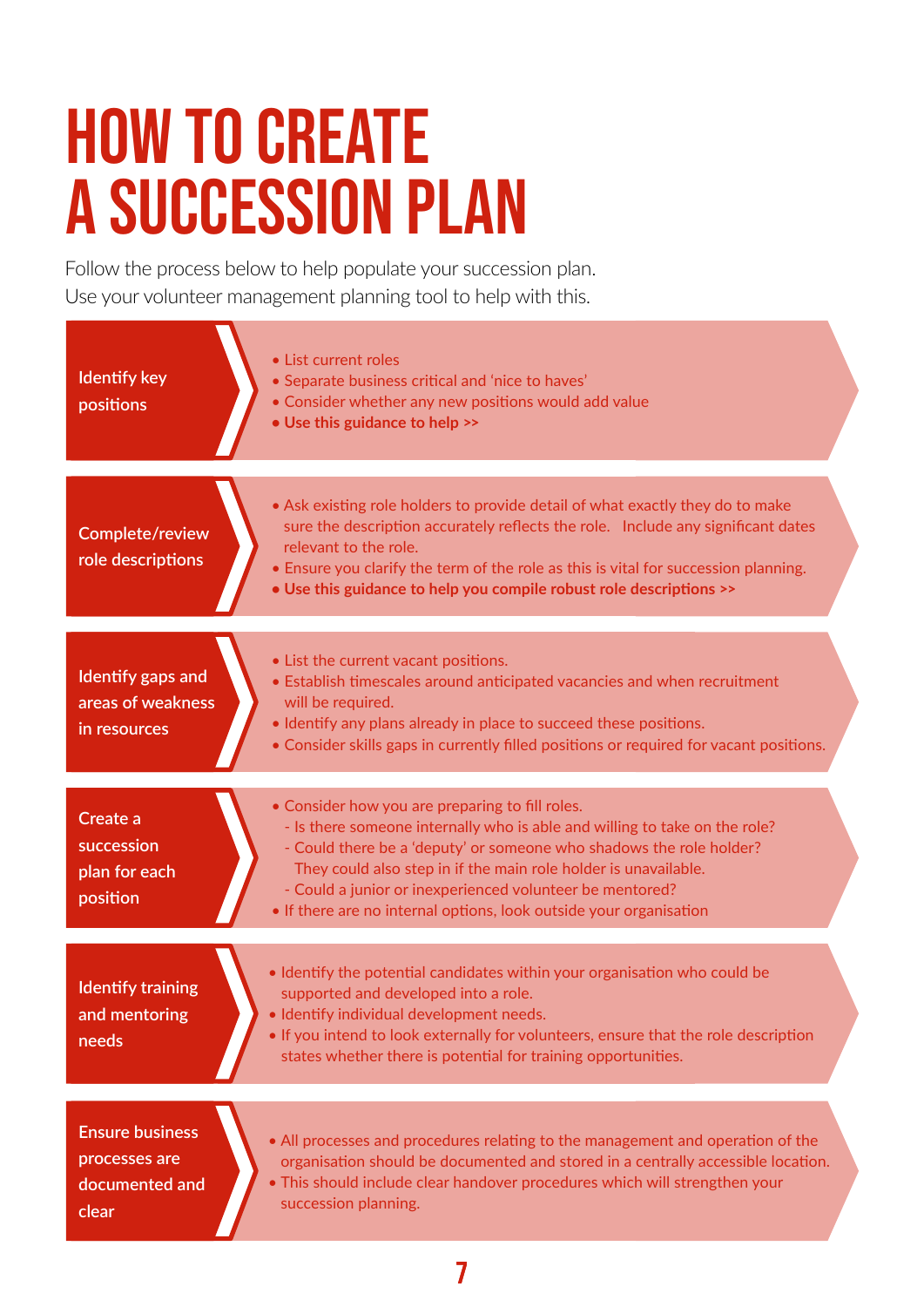

**It's never too early to find potential successors, exposing them to and teaching them about the role.**

**Why not ask volunteer role holders to bring someone along with them to learn about their role, assist them and be willing to step in should that person be unavailable. If they aren't willing to be a successor, it's still incredibly helpful to ensure continuity of the role during the existing term.**

**One other person within the organisation should have a good working knowledge of each key position. Enable and encourage shadowing or ensure that periodically position holders buddy up to talk through what they do with another person in the club.** 

**Create positions for youth on the club committee, or establish a separate committee of youth only, who feed ideas to the main committee through a representative. This can also help young people to gain committee experience.**

**Develop a mentoring programme. It's the responsibility of the mentee to find out everything about the role they are learning about and the responsibility of the mentor to share all their knowledge of the role and be open and approachable.**

**Consider whether you could create small, short term roles for potential future volunteers or youths. Perhaps provide opportunities to take on part of a role or deputise when the current position holder is away.** 

**Encourage role shadowing. This could involve attending meetings or standing on the sidelines with a coach and observing. As an observer you should take notes then follow up with the person you were observing afterwards for further discussion and clarifications. Note: there should be no reason as to why individuals who are not board or committee members cannot attend meetings as an observer.** 

**Be open to feedback. Always ask for the opinions of the future volunteer, mentee, assistant.**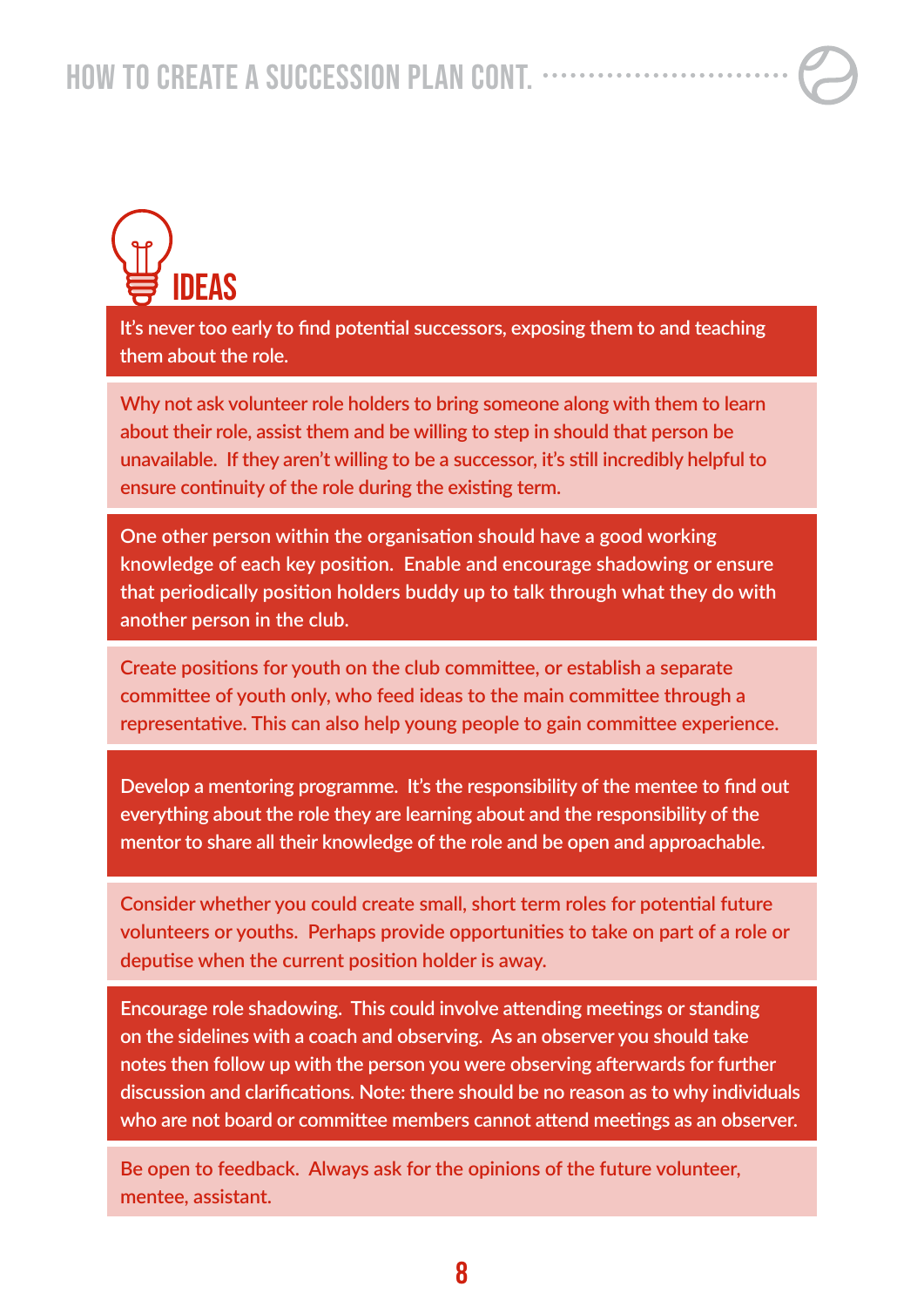## <span id="page-8-0"></span>Barriers to creating succession plans - & how to address them

Various reasons have been identified around why organisations don't create succession plans. A few of the common ones are outlined below with some ideas to overcome these barriers.

#### Barrier **Ideas** to consider

- **Day to day management takes over and it's too much work for an already limited and overstretched volunteer base**
- Think longer term for the ongoing benefit of the organisation. Effort now will result in easier processes in future.
- Keep it brief and manageable it doesn't need to be a complex process.
- Break it down take each key position within your organisation one at a time and document succession requirements. Then pull it all together.

#### **Lack of understanding by board/committee members**

- Ask for this to be on the agenda at a committee meeting and use this guidance to help promote the importance.
- Consider speaking to board/committee members individually prior to the meeting if you feel that it will be daunting to pitch to them all at once. You might want to have one or two allies if it's likely you will get push back from individuals.

**Traditional views and no consideration of diversity or approaching people from outside the club**

.<br>. . . . . . . . . . . . . . . .

**Poor record keeping practices means the existing succession plan is unclear or new volunteers aren't aware of its existence**

- View our **[Diversity and Inclusion resources >>](https://aktive.org.nz/resource-hub/?category=diversity-and-inclusion)** to help you to highlight the positives of utilising a diverse range of volunteers who may or may not be a member of your club.
- Part of succession planning is to ensure that business critical processes are documented and clear.
- Use the **[Policies and Procedures Toolkit](https://aktive.org.nz/media/4xedolrk/policies-procedures-toolkit.pdf) >>** to help you ensure that your organisational processes and procedures have been clearly documented, are transparent and available to all board/ committee members.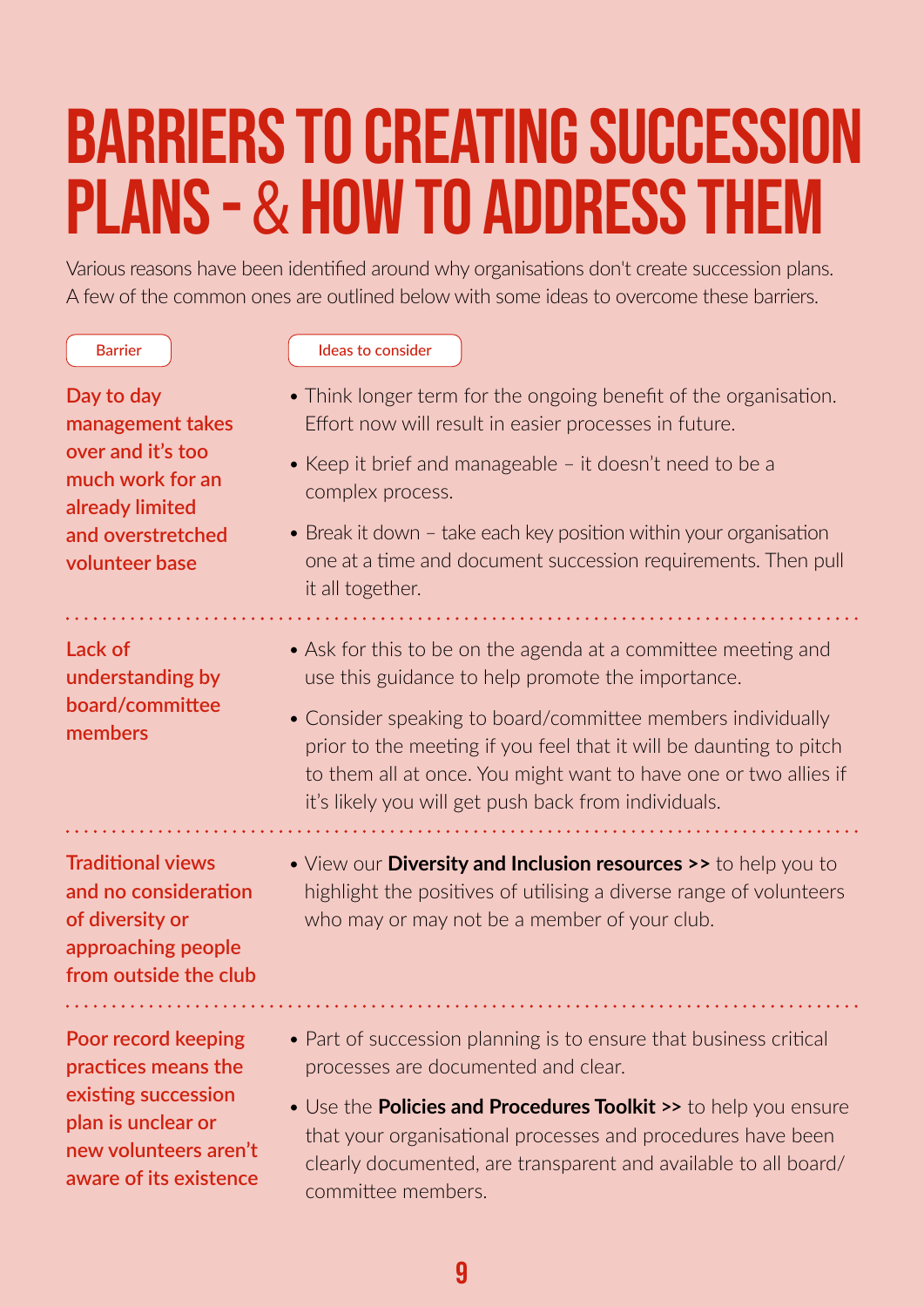BARRIERS TO CREATING SUCCESSION PLANS CONT. .................

**Lack of skills and knowledge within the existing board/ committee/paid staff to undertake this type of planning** 

#### Barrier **Ideas** to consider

- Understand the skills within your membership as there may be individuals who could help. There is no law that says the people who create a succession plan need to be board/committee members or paid staff! Th[e](https://aktive.org.nz/sector-development/managing-your-organisation/volunteer-management/) **[Insights Toolkit >>](https://aktive.org.nz/media/nuxnsrtb/insights-research-toolkit.pdf)** and **Participation [and Membership Toolkit >>](https://aktive.org.nz/media/wsdjs4v3/participation-membership-toolkit.pdf)** can assist.
- If there is no-one inside the organisation, look outside. Why not post an advert seeking someone for a short-term project-based role?

**Rigid, inflexible approach and fear of change**

- Adaptability and flexibility two of the most important words an organisation needs to understand. You must be willing to adapt and evolve.
- Challenge 'this is the way it's always been done' attitudes!

**The organisation won't agree to provide adequate training or development opportunities**

- Ask for clarity around the reasons why, then try to address each specific reason.
- Speak to your local Regional Sports Trust or Sport Governing Body to find out what opportunities might be available for free or low cost.

**Lack of financial resource to invest in the succession planning process** 

- Ensure that there is budget allocated for expenditure associated with volunteering. For help with budgets, check out the **[Finance and Insurance Toolkit >>](https://aktive.org.nz/media/skapjtoi/finance-insurance-toolkit.pdf)**
- If you can source the right people either from within your organisation, or as a volunteer, it shouldn't cost any money to prepare your succession plan.
- While you are writing the plan, estimate how much financial expenditure may be required in order to bring the plan to life and present this to the board/committee, demonstrating clearly the benefits this will bring.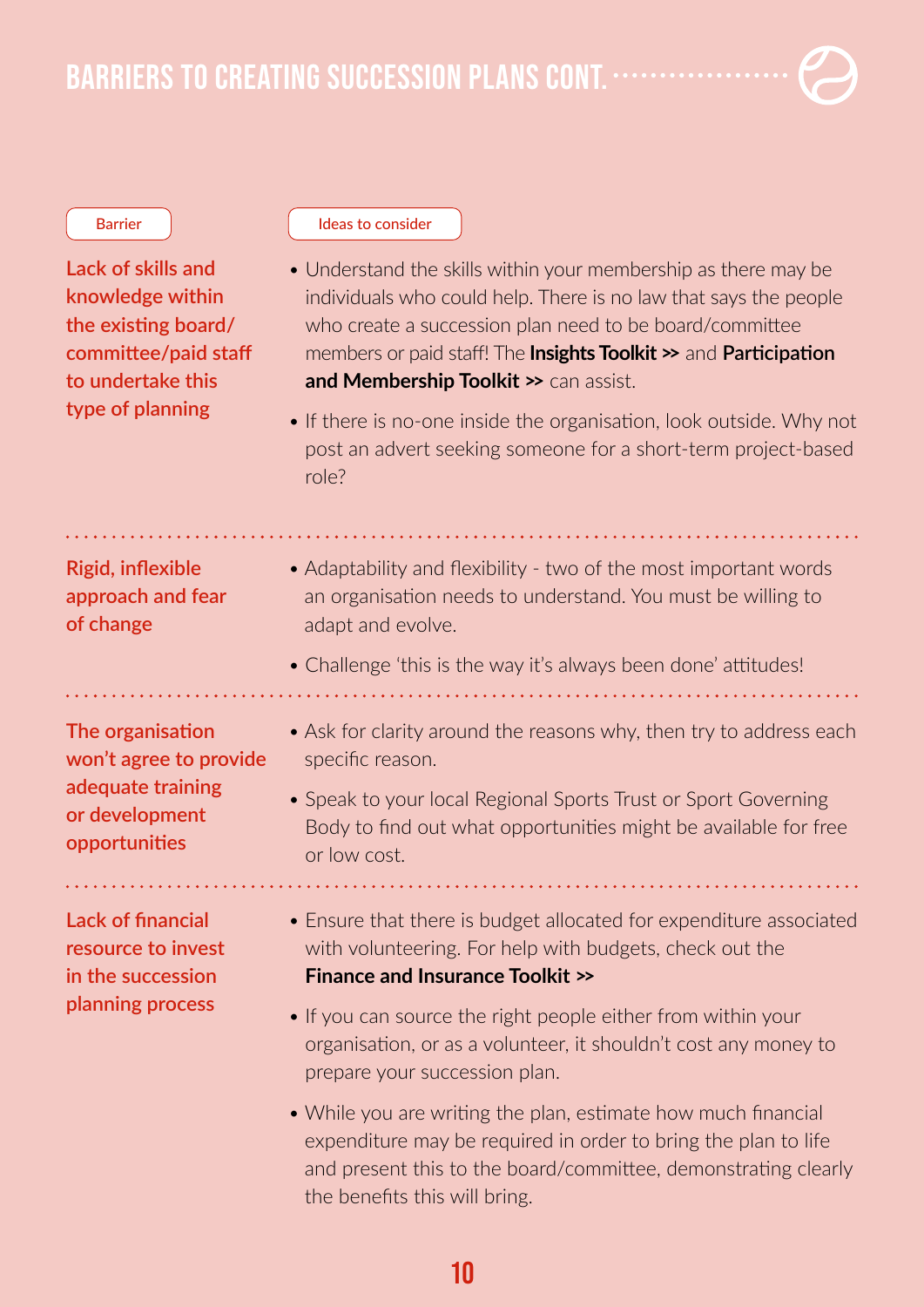## <span id="page-10-0"></span>Handover Procedures

As part of your succession plan you should develop handover procedures. This will ensure existing knowledge of the role is not lost and it will also help to provide a smooth transition between volunteers.

It is useful to have a period of shadowing between the existing role holder and their successor. If this is not possible, a handover meeting or training day with the old and new volunteer would be valuable.

#### **This process should include:**

- Completion of an exit checklist **[Template on page 15](#page-14-0) >>**
- Conducting an exit interview **[Template on page 16](#page-15-0) >>**
- Completion of a handover report **[Template on page 18](#page-17-0) >>**

#### **The volunteer should be encouraged to complete the following steps when they plan to vacate the position they hold:**

- Keep up-to-date and accurate records of their role and the processes they follow
- Help plan for someone to take their place
- Mentor potential successors
- Have early and open communication with club if they are planning to leave
- Complete the handover report

#### EXIT CHECKLIST

A checklist ensures that a consistent and formalised process is followed when a volunteer vacates their role.

It provides a reminder of procedural documentation or materials, equipment and organisational property which needs to be returned. It also ensures that the opportunity is offered to the volunteer to share insights relating to their experience within a confidential environment.

An example of an exit checklist and the items to include is **[provided on page 15](#page-14-0) >>**

#### EXIT INTERVIEW

It's useful to conduct an exit interview with a volunteer when they leave your organisation. It's not a mandatory process but very valuable. If volunteers participate in the exit interview, make sure the purpose of the interview is clear and that you thank them for their time and honesty.

**Purpose:** The purpose of this interview is to learn and enable continuous improvement. Use it as an opportunity to extract valuable business information but mainly to gain insight into the volunteers' experience relating to their role and the wider organisation. This feedback should be used to help improve working practices and the future experiences of your volunteers. When volunteers have finished their role, they may feel that they can be more open with feedback.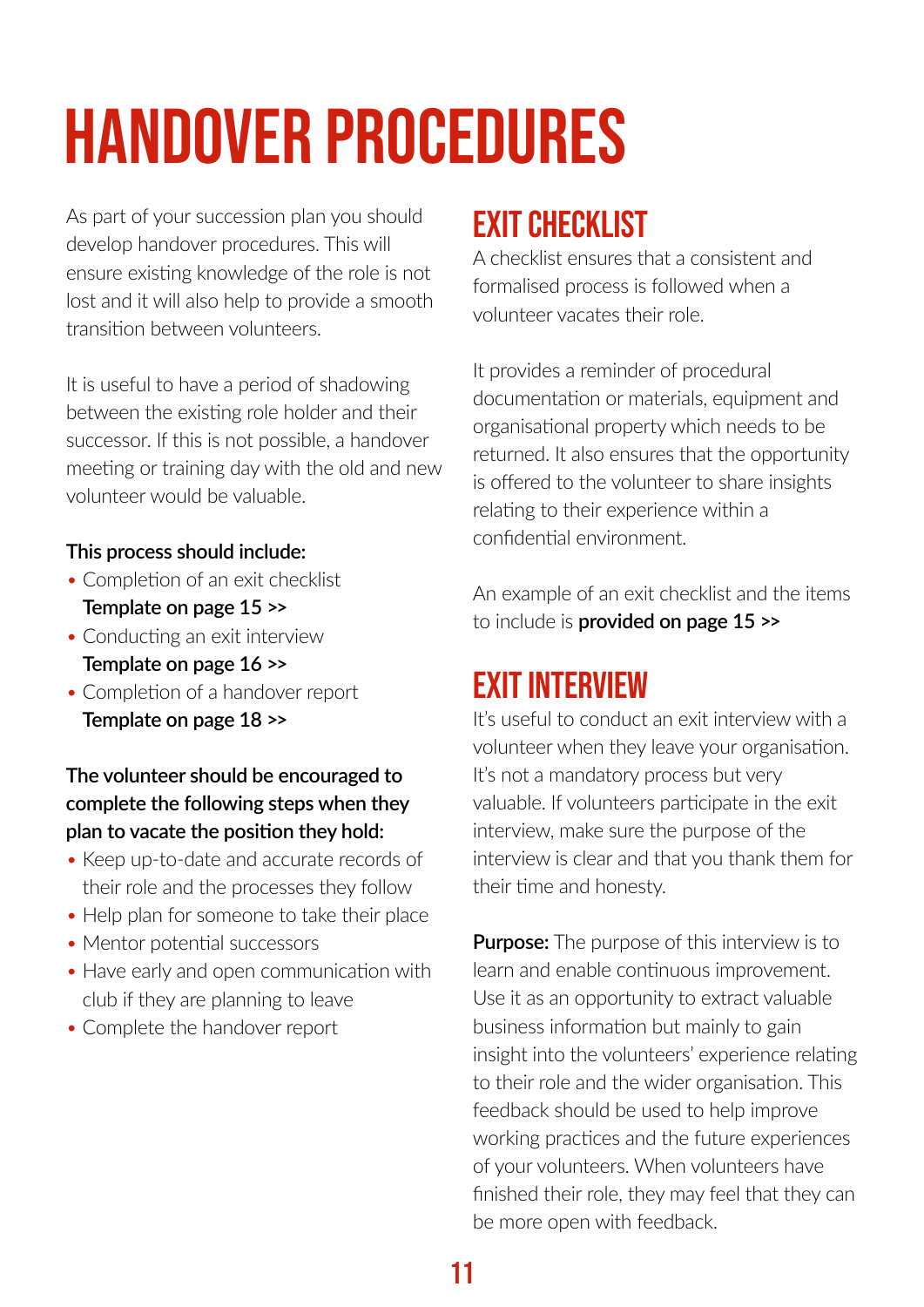#### Handover Procedures cont.



**When:** It's best to conduct during the volunteers' last week in the role. However, if this is not possible, or if the departure of the volunteer involved conflict or ended badly, it might be better to try to catch up with the volunteer, in person, a few weeks after they have left. Any longer is probably too long for an accurate reflection of their experience.

**Method:** Face to face is best, but if not possible, it could be over the phone. It's useful to have a written or online questionnaire version which could be used if the volunteer would like to share in writing rather than in person. This may also more accurately reflect their views. Despite best efforts, sometimes opinions may not be passed on as intended when recorded by another person.

The value of conducting exit interviews will depend on the questions you ask. It's important to ask suitable questions that are not biased towards what you want to hear, and that will uncover honest and valuable insights. The template provided on page 16 contains examples of questions you might want to consider asking.

**Follow Up:** Ensure responses are recorded then evaluate the answers provided. Identify any action items from the feedback received around improving processes or the volunteer experience.

Share these insights and proposed actions with the Board/Committee for discussion and agree on any changes to be implemented. Develop an action plan which identifies responsibilities and timescales for making improvements.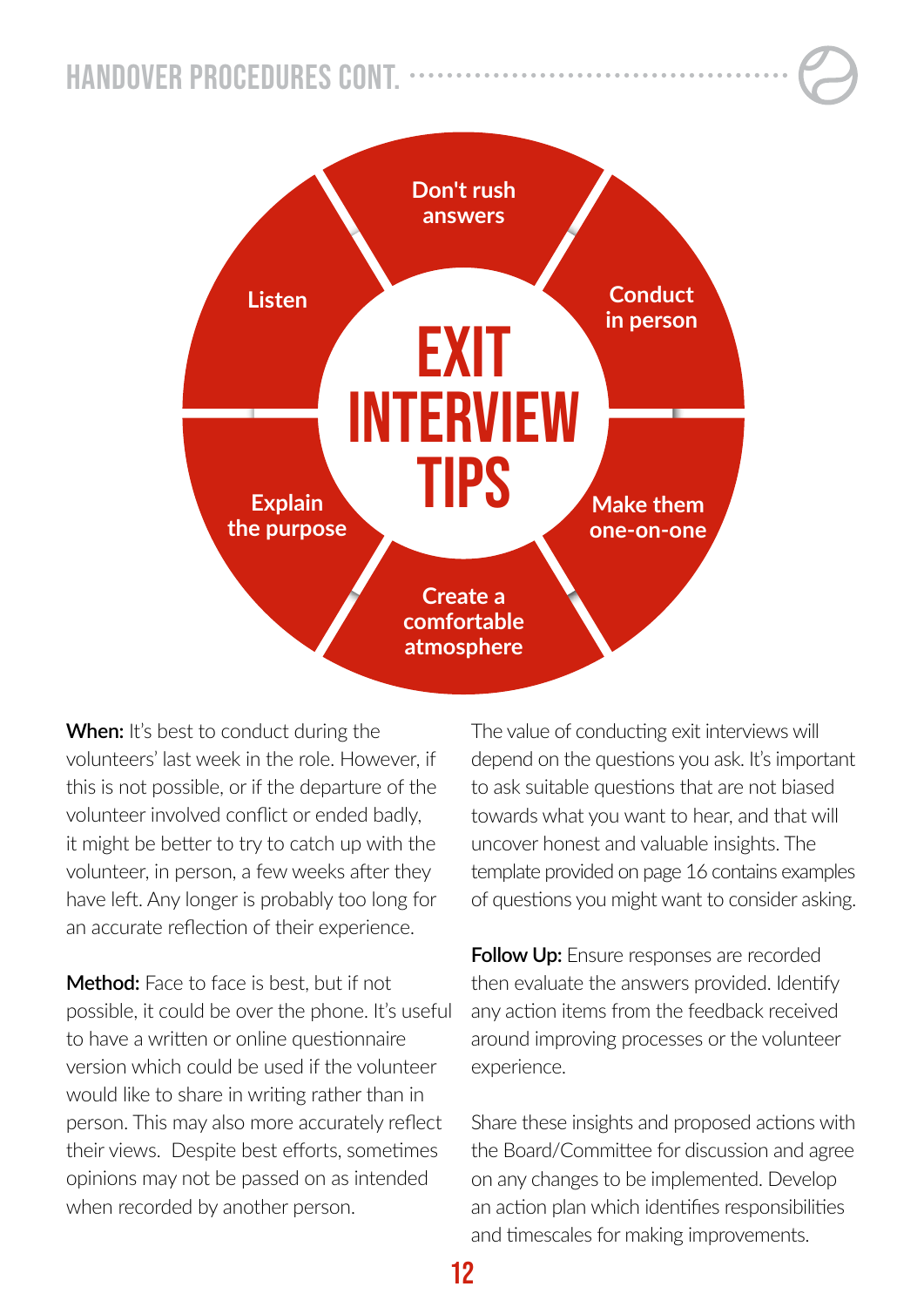#### Handover Procedures cont.

#### HANDOVER REPORT

This should be completed by the outgoing volunteer. The purpose is to provide the organisation and the role successor with key knowledge and information relating to the position. This will ensure that existing knowledge is passed on and helps to ensure that the transition period is as smooth as possible.

Ideally the handover report should be provided prior to the new volunteer starting in post. Ideally no later than a week before, if the successor hasn't already been shadowing or learning the role.

The report should be as useful and detailed as possible – when completing one, think about what you would have found most helpful when you started in the role. If you think of anything valuable at a later date, do get in touch with the organisation or the successor directly and let them know.

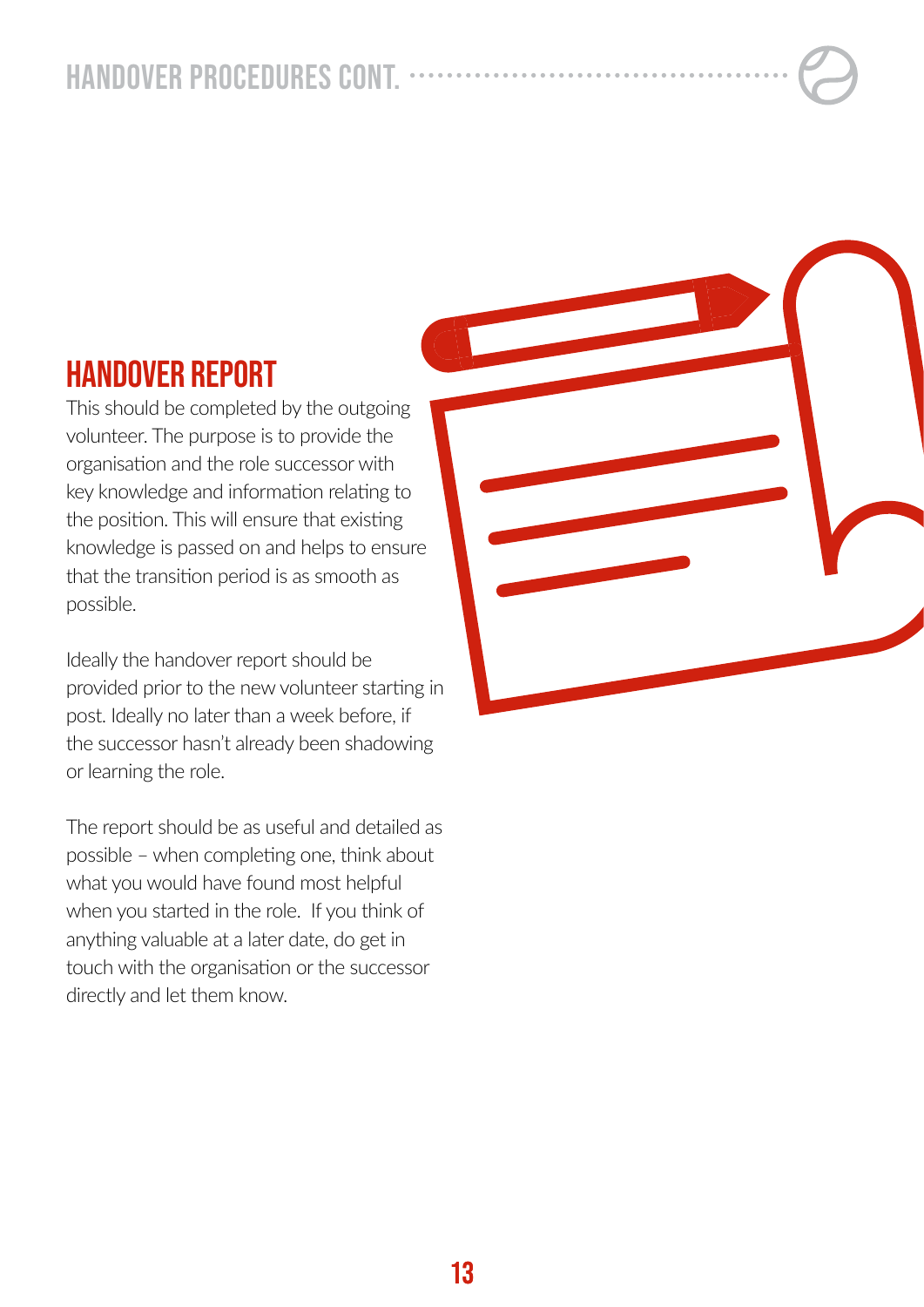## <span id="page-13-0"></span>Reviewing your succession plan

#### FINALLY: REVIEW

Succession planning is not a one-time event; succession plans should be living documents. They should be re-evaluated and potentially updated annually or as your club evolves and changes.

Strategies may need to be modified and adaptable when change is required.

#### **As part of the review process consider:**

WHAT IS GOING WELL? **Highlight what's going well** 

**and keep doing it!**

#### WHAT NEEDS TO CHANGE?

**It's ok if your first plan isn't working. Learn from it and adapt.** 

#### WHAT REQUIRES IMMEDIATE ATTENTION?

**Prioritise where you need to focus your efforts in the first instance.**

#### WE NEED TO START DOING...

WE NEED TO STOP DOING...

#### WE NEED TO KEEP DOING...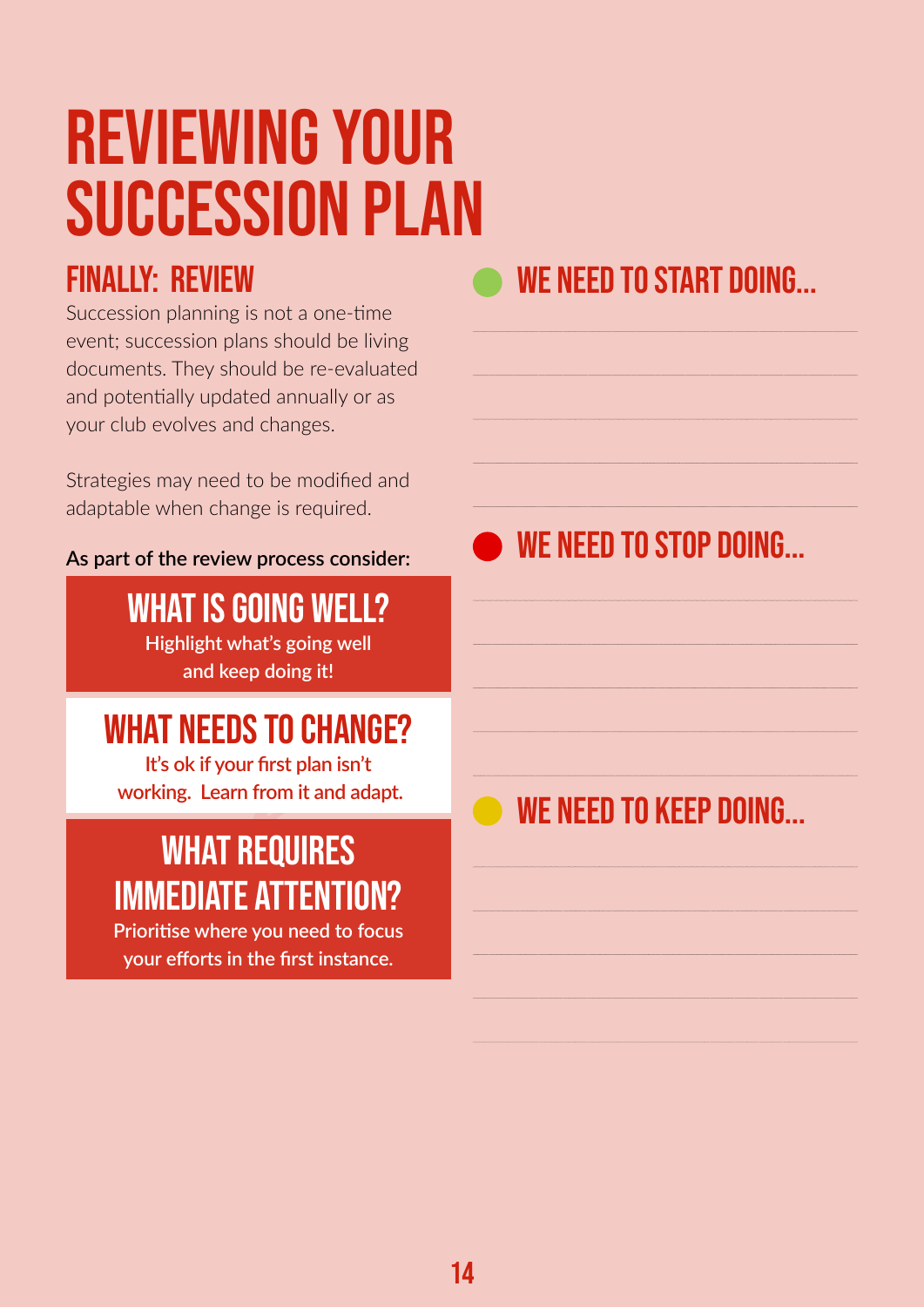#### <span id="page-14-0"></span>Volunteer Exit checklist | TEMPLATE TO BE COMPLETED BY AN APPROPRIATE ORGANISATION REPRESENTATIVE

| Name                                          |                                                                                    | Term of role                                                                                          |    |                                                                                                                                               |                                                                |                           |
|-----------------------------------------------|------------------------------------------------------------------------------------|-------------------------------------------------------------------------------------------------------|----|-----------------------------------------------------------------------------------------------------------------------------------------------|----------------------------------------------------------------|---------------------------|
| Position                                      |                                                                                    | End date                                                                                              |    |                                                                                                                                               |                                                                |                           |
| Item                                          |                                                                                    | Yes                                                                                                   | No | N/A                                                                                                                                           |                                                                | <b>Useful Information</b> |
| Has the volunteer been officially<br>thanked? |                                                                                    |                                                                                                       |    | If not, note the actions required to comply with the<br>processes set by the club to thank and acknowledge the<br>contribution of a volunteer |                                                                |                           |
| <b>Handover Report Complete</b>               |                                                                                    |                                                                                                       |    | If not, ask for this to be completed by the volunteer                                                                                         |                                                                |                           |
| location                                      | Documents/materials relevant to the role<br>returned or saved in accessible online |                                                                                                       |    | Names of documents provided by the club<br>Any documents prepared by the role holder                                                          |                                                                |                           |
| <b>Exit Interview Conducted</b>               |                                                                                    |                                                                                                       |    |                                                                                                                                               | If not, detail why not                                         |                           |
| Return Keys/ID                                |                                                                                    |                                                                                                       |    |                                                                                                                                               | If more than one item, note if all have been returned          |                           |
| Account(s)                                    | Remove Signatory for Organisation                                                  |                                                                                                       |    |                                                                                                                                               | Detail if any further actions required                         |                           |
| groups eg. email, WhatsApp, FB                | Remove access to any online systems,<br>distribution lists or communication        |                                                                                                       |    |                                                                                                                                               | List relevant groups<br>Detail if any further actions required |                           |
| back to Organisation                          | Any expenses to receive or money due                                               |                                                                                                       |    |                                                                                                                                               | Detail if any further actions required                         |                           |
| <b>Returned Equipment</b>                     |                                                                                    |                                                                                                       |    |                                                                                                                                               | Include relevant items of equipment                            |                           |
| <b>Missing Equipment</b>                      |                                                                                    |                                                                                                       |    |                                                                                                                                               | Include relevant items of equipment                            |                           |
| in future if requested                        | Permission to provide a written reference                                          | Note if the volunteer indicates they might ask the club<br>for a reference for another role in future |    |                                                                                                                                               |                                                                |                           |
| Checklist completed by representative:        |                                                                                    | Exiting volunteer:                                                                                    |    |                                                                                                                                               |                                                                |                           |
| Name                                          |                                                                                    | Name                                                                                                  |    |                                                                                                                                               |                                                                |                           |
| Role                                          |                                                                                    | Role                                                                                                  |    |                                                                                                                                               |                                                                |                           |
| Date                                          |                                                                                    | Date                                                                                                  |    |                                                                                                                                               |                                                                |                           |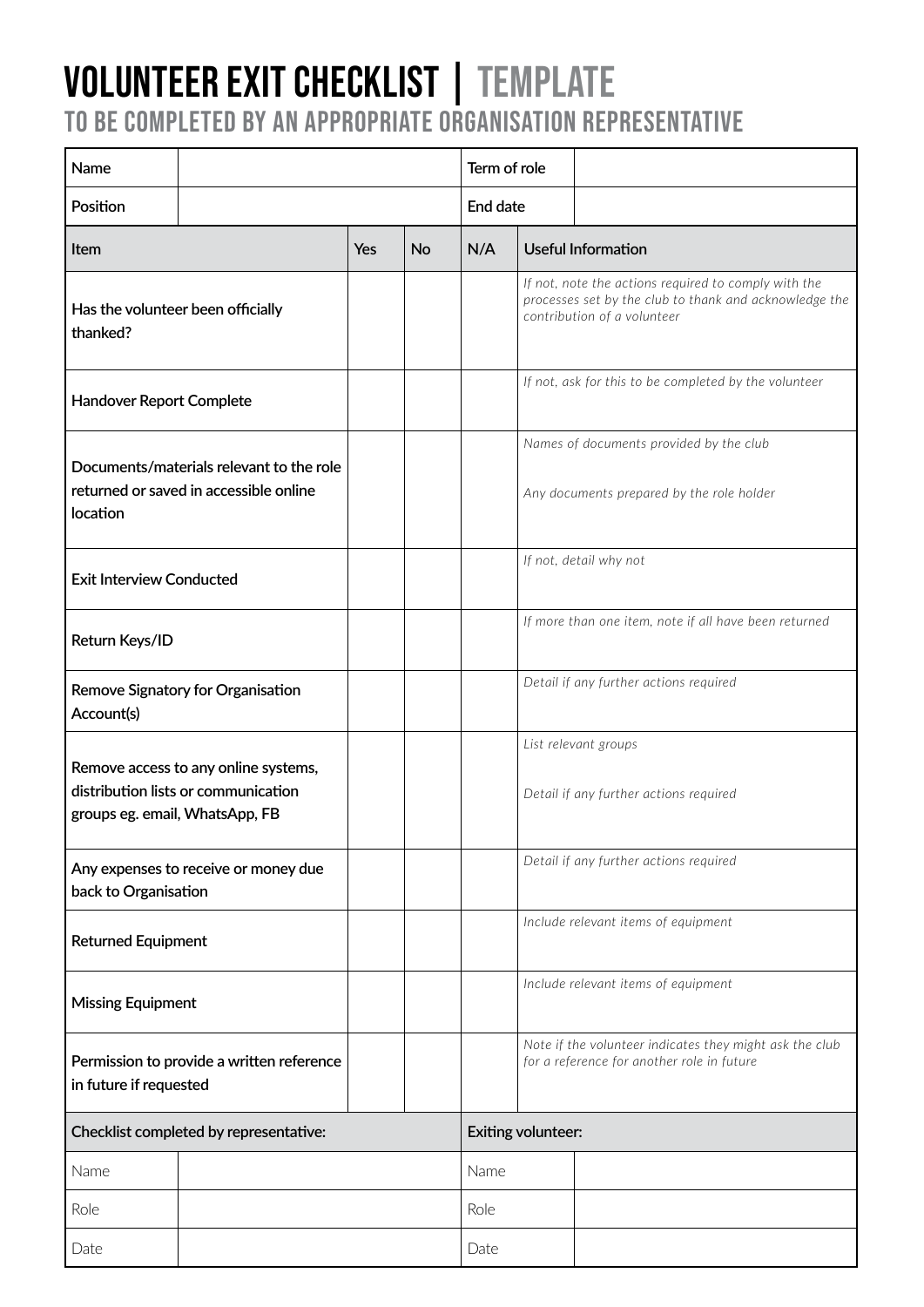#### <span id="page-15-0"></span>TO BE COMPLETED BY AN APPROPRIATE ORGANISATION REPRESENTATIVE Volunteer Exit Interview | TEMPLATE 1 of 2

|                                                                  | Thank you for your valuable contribution to our organisation. We value your commitment, honesty and time.<br>Your feedback is important in assisting us to improve our work practices and ongoing experiences of our volunteers. |
|------------------------------------------------------------------|----------------------------------------------------------------------------------------------------------------------------------------------------------------------------------------------------------------------------------|
| Name of volunteer:                                               | Term of role:                                                                                                                                                                                                                    |
| Position:                                                        | End Date:                                                                                                                                                                                                                        |
| Name of Exit Interviewer:                                        | Date of interview:                                                                                                                                                                                                               |
| 1. Why did you decide to begin volunteering at our organisation? |                                                                                                                                                                                                                                  |
| 2. What is your main reason(s) for leaving?                      |                                                                                                                                                                                                                                  |
| 3. What did you like most about volunteering with us?            |                                                                                                                                                                                                                                  |
| 4. What did you like least about volunteering with us?           |                                                                                                                                                                                                                                  |
|                                                                  | 6a. What induction process and methods of support were offered to you when you started in your role?                                                                                                                             |
|                                                                  | 6b. Did you feel adequately supported? Do you have any ideas about how we could improve this process?                                                                                                                            |
|                                                                  | 7a. What support and training opportunities were you offered throughout the duration of your volunteer role?                                                                                                                     |
| improve this process?                                            | 7b. Did you feel that you received adequate training and support? Do you have any ideas about how we could                                                                                                                       |
|                                                                  |                                                                                                                                                                                                                                  |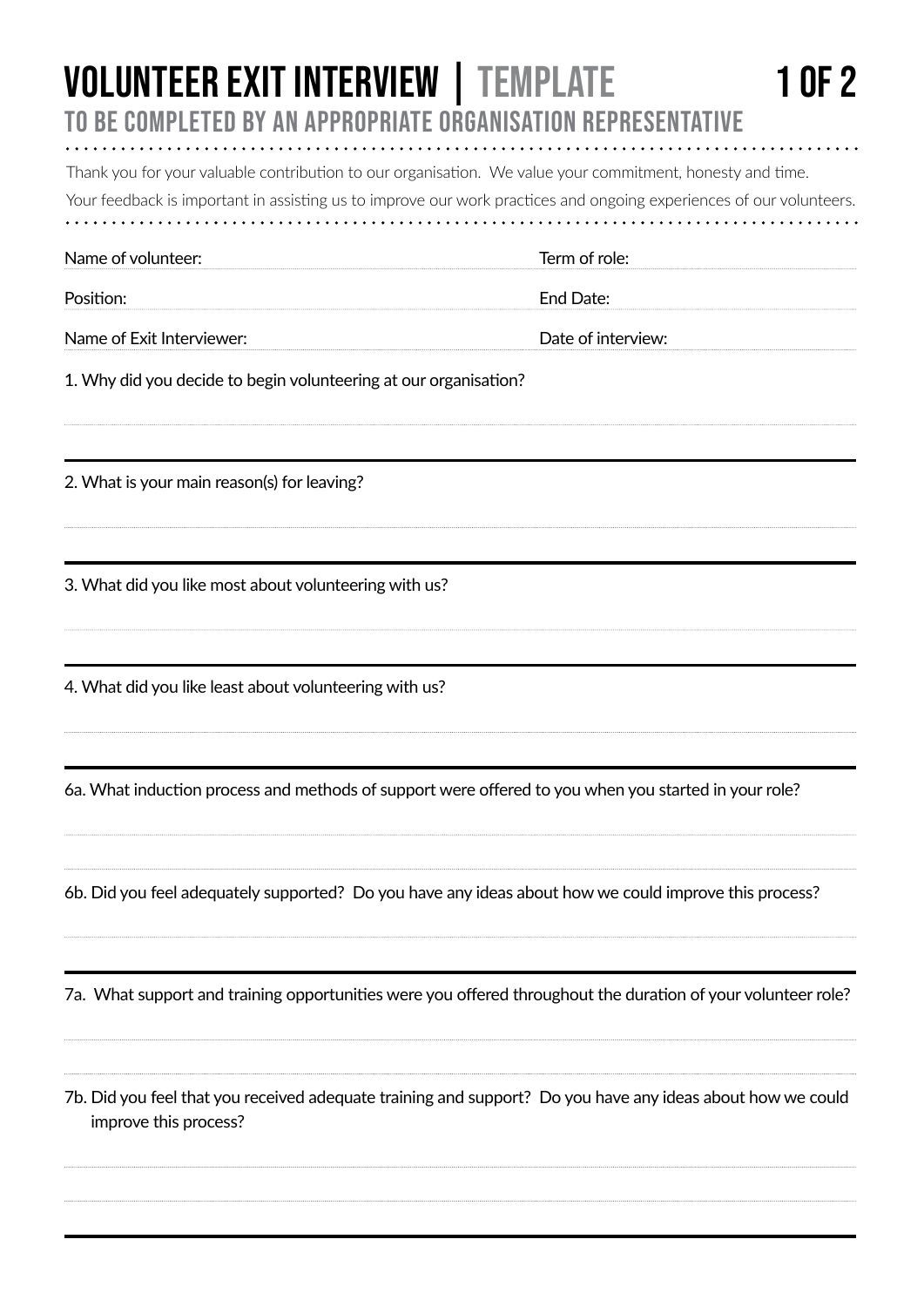### VOLUNTEER EXIT INTERVIEW | TEMPLATE 2 OF 2

Name of volunteer:

| 8a. Were there any specific organisational policies or procedures which you found particularly valuable in your<br>role? Please provide details and expand. |
|-------------------------------------------------------------------------------------------------------------------------------------------------------------|
| 8b. Were there are specific organisational policies or procedures which you found hindered your volunteering?<br>Please provide details and expand.         |
| 8c. What ideas do you have about how we could improve our organisational policies and procedures?                                                           |
| 9. Did you feel that you were appreciated and appropriately acknowledged for your efforts?                                                                  |
| 10. How would you describe our organisational culture?                                                                                                      |
| 11. What would you recommend to help us improve the volunteer environment and experience?                                                                   |
| 12. Would you recommend our organisation to others?                                                                                                         |
| 13. Is there anything else you would like to tell us about your volunteer experience?                                                                       |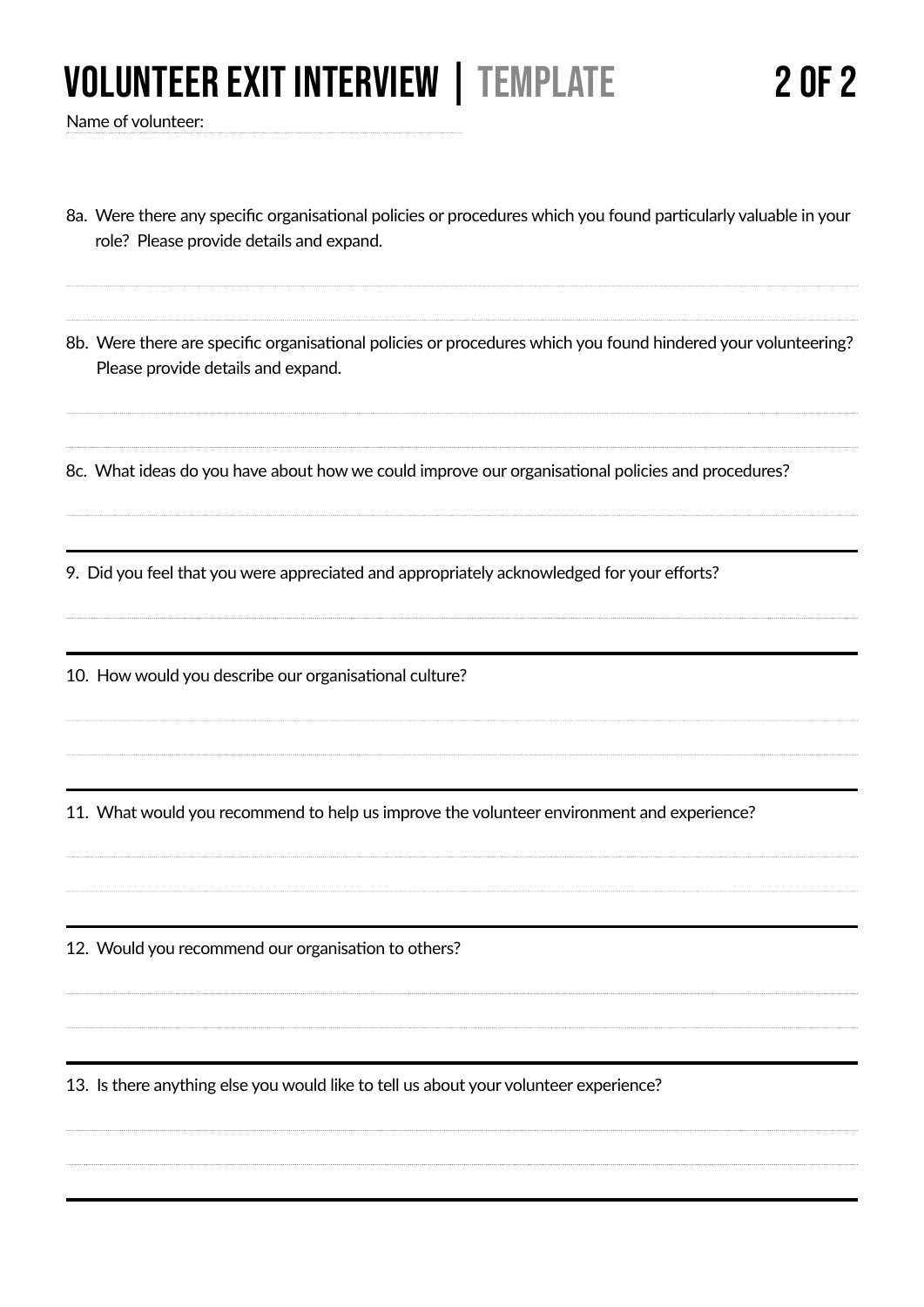## <span id="page-17-0"></span>Volunteer Handover Report | TEMPLATE

TO BE COMPLETED BY THE VOLUNTEER

| Name                                                           |                                           |                                                                                                               | Term of role                                                          |                                                                                                                                                                  |
|----------------------------------------------------------------|-------------------------------------------|---------------------------------------------------------------------------------------------------------------|-----------------------------------------------------------------------|------------------------------------------------------------------------------------------------------------------------------------------------------------------|
| Position                                                       |                                           |                                                                                                               | End date                                                              |                                                                                                                                                                  |
|                                                                | Overview of main activities               |                                                                                                               |                                                                       | Provide details of regular days and times eg, coaching nights; committee meetings<br>Details of duties, particularly if not included within the role description |
| Key contacts                                                   |                                           |                                                                                                               | Provide contact details of the people you connect with most regularly |                                                                                                                                                                  |
| Outstanding Issues / Follow up                                 |                                           | Details any specific tasks or actions which need to be followed up or completed,<br>particularly if imminent  |                                                                       |                                                                                                                                                                  |
|                                                                | Any changes to the role description       | Outline any duties or tasks which differ from those included in the role description                          |                                                                       |                                                                                                                                                                  |
| Any changes to procedures                                      |                                           | Provide details of any changes you made to processes or procedures. Have these<br>been adequately documented? |                                                                       |                                                                                                                                                                  |
| Key dates/events                                               |                                           | Are there any key dates or events organised which your successor should be aware<br>of?                       |                                                                       |                                                                                                                                                                  |
| Recommendations or advice for<br>successor and/or organisation |                                           | Include details of any tried and tested methods you have found to work well                                   |                                                                       |                                                                                                                                                                  |
|                                                                |                                           | Any traditions or examples of good organisational culture in action                                           |                                                                       |                                                                                                                                                                  |
|                                                                |                                           | Include anything relevant to the role and to the organisation more generally                                  |                                                                       |                                                                                                                                                                  |
|                                                                |                                           | Think about intel you would have appreciated when you started                                                 |                                                                       |                                                                                                                                                                  |
| are required?                                                  | Is it ok to contact you if clarifications | YES /NO                                                                                                       |                                                                       | Contact details:                                                                                                                                                 |
| Other comments                                                 |                                           | Do you have any other notes which you think would be of value to the<br>organisation or your successor?       |                                                                       |                                                                                                                                                                  |